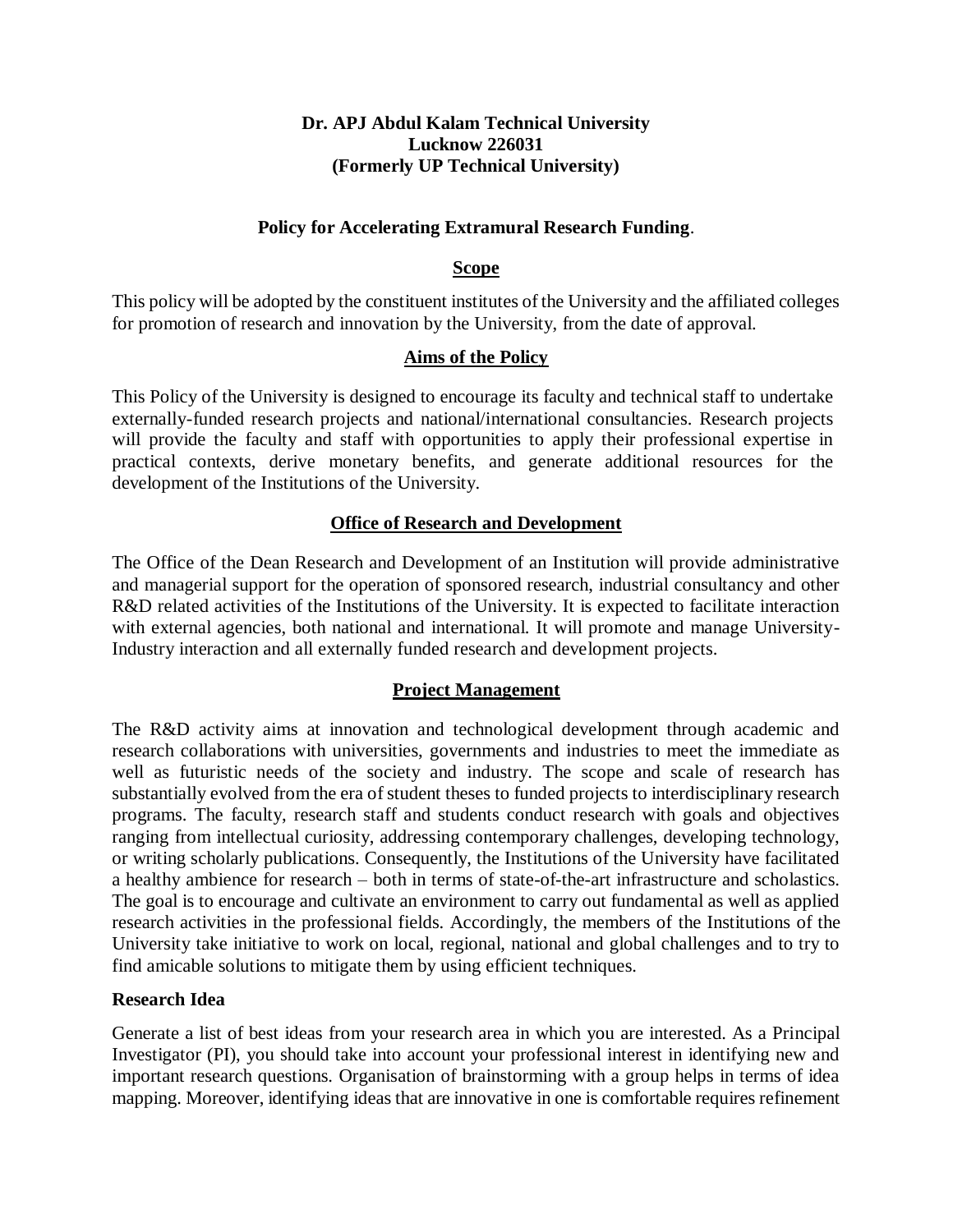of research ideas in terms of its implementability within the availability of scarce resources. One could establish an internal review panel as a team to discuss the efficacy of the proposed study. The team will concentrate on the improvement of the scientific content of the proposal.

## **Funding Agency**

One needs to learn about the funding agency in terms of its mission, research priorities, available financial resources, recent awards and current announcements. Faculty should initiate interaction with the HoD/Dean and seek required information on matching the research Idea and objectives of the agency. Faculty should visit the funding agency, if necessary and volunteer to serve on the review panel. Faculty needs to read and analyse the solicitation of the agency's grant application.

The proposals include the following activities:

- 1. Sponsored Research Projects involving internal/external funding sources.
- 2. International Research Collaborations involving international funding.

3. Industry Sponsored Projects and Industrial Consultancy involving funding from industry.

4. Organizing Continuing Education Programs/ Conferences/ Seminars/ Symposia/ Workshops for dissemination of knowledge as part of the research projects.

## **Proposal Description**

*Title:* It shall be a good match to the proposed themes of the funding agency. Moreover, it should be easily remembered by the reader cum reviewer.

*Summary of the Proposal:* One needs to highlight the aims and overview of the research plan. It should demonstrate the importance of the study and generate interest to the reviewer.

*Research Statement:* Faculty should incorporate the relevance of the proposed study, the focus of the study and a rational plan to achieve the study goal(s).

*Objectives:* The proposal should establish the overall direction of the proposed study. In the case of several objectives faculty should state the action, the behaviour and the standard against which it will be measured.

*Literature Review:* Faculty needs to incorporate related work in a concise manner in the proposed study. In addition, faculty should try to advance the knowledge.

*Study Design:* It shall be simple and clear. Moreover, the design should be based on the study objectives. You may need to discuss with the expert in research methods, if necessary, to obtain suggestions on sample design, data measurement, collection and analysis.

*Ethics/ IPRs:* Funding agencies are concerned with ethical issues of the scientific experimentation on humans, animals, etc. PIs are responsible for upholding academic integrity.

*Viable research budget and term:* It consists of direct and indirect costs of the proposed study. Moreover, provide rationale for each budget item within the lines of the objectives of the study. It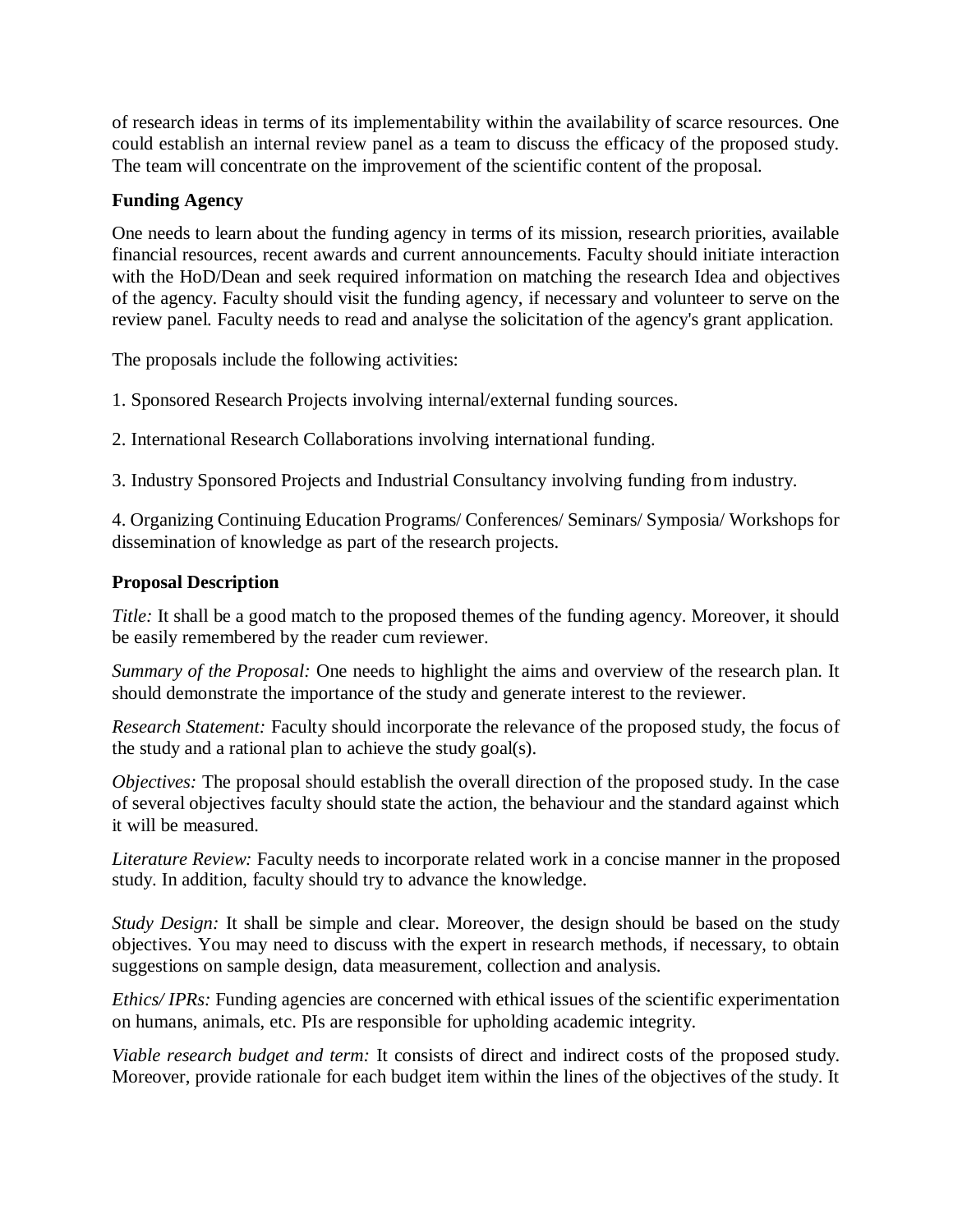is advisable to seek assistance from the concerned staff. It is necessary to check your calculations before you submit it to the funding agency.

Each funding agency has its own format and guidelines. The proposal should be submitted after thoroughly going through the guidelines. While making an estimate of the funds required for a project, the following budget heads may be taken into account: (1) Salary of Project Staff (2) Equipment (3) Consumables (4) Travel (domestic, international) (5) Contingency (6) Administrative Overheads

*Benefits to the academia and the society:* The proposed study should contribute to the knowledge base and find solutions to the society's problems. The relevant design and finding of the study should be disseminated to the targeted groups of the society. The information sharing strategy could be worked out in consultation with stakeholders. The funding agencies provide incentives to the PIs to share the findings of the study. Thus, the investigator could incorporate the cost of the dissemination in the proposed budget of the study.

## **IPR**

All IPR related issues will be governed as per the agreement between the University and the funding agency. The University has guidelines for drafting MoU/Agreement also. The project normally will be started after the receipt of funds.

### **Project Expenses**

The project expenditure for equipment and consumables will be maintained in a separate stock register by PI. The statement of expenditure and utilization certificate will be prepared at every financial year end by the designated officer and sent to the sponsoring agency.It is the responsibility of the PI to send timely reports and other deliverables to the sponsoring agency through the Dean. Statement of account to be submitted will be made available to the PI on request. After completion of the project, the final report should be submitted to the funding agency through the Dean of the Institution with a soft copy for the record of the Dean and for RTI purposes. A completion certificate should be obtained by the PI from the funding agency for successful completion of the project based on which project account will be closed with intimation to the University. The project file will be closed with the submission of the final technical and financial project report and transfer of the non-consumables to the Central stock register.

### **Procurement of Consumables**

The Consumables required for the project should be requested to the Dean R&D and can be procured with the approval of the Director of the Institution. The Institutes may identify appropriate vendors for the purchase of Consumables at selective rates on a yearly basis.

### **PhD Admission of recruited manpower**

The University encourages recruited manpower in the Projects to undertake PhD admission in their respective Institutions. In such cases, recruitment should be done in consideration of PhD ordinance of the University and registration number for such candidates will be provided by the University after necessary approvals.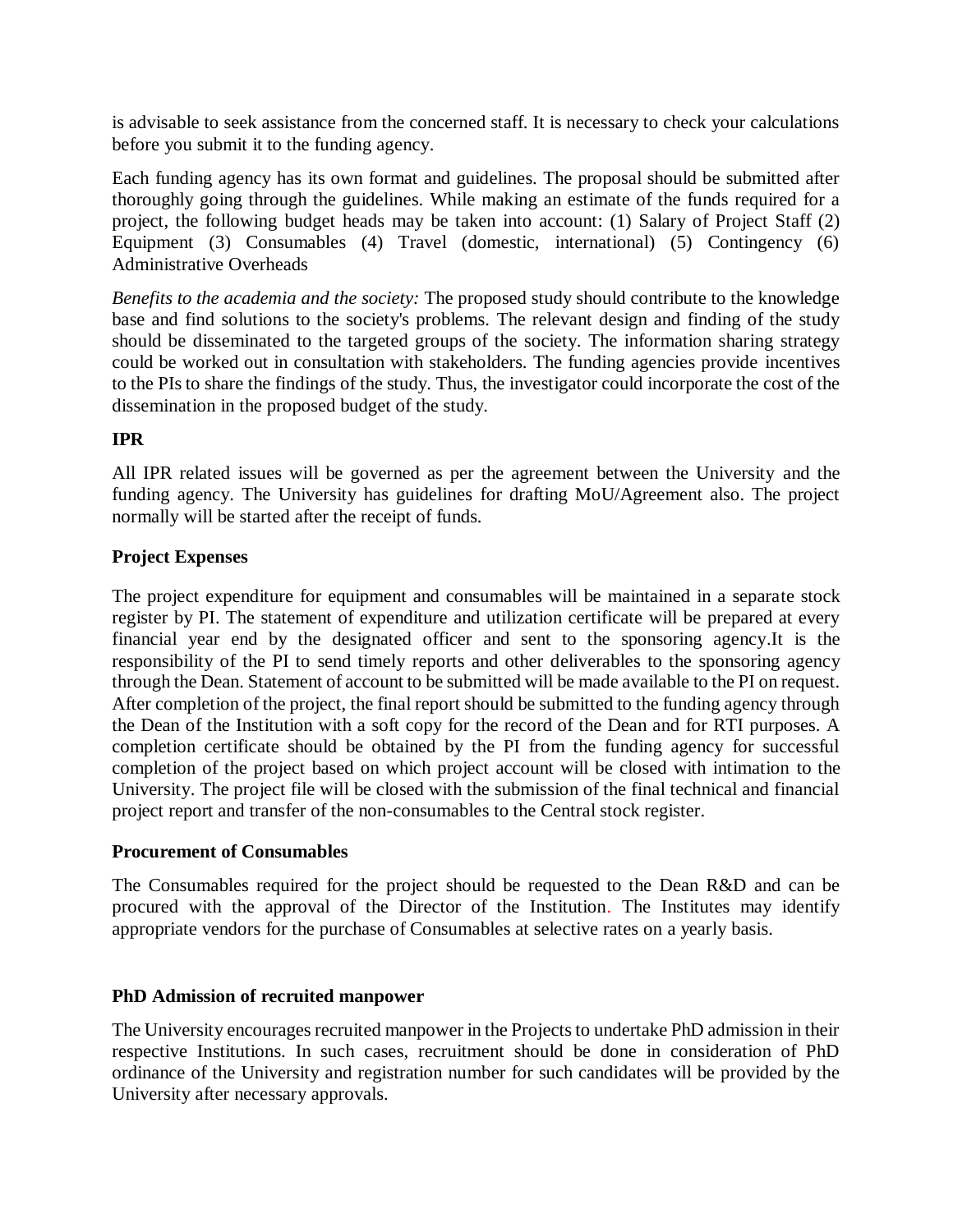### **Types of Research Projects**

#### **(A) Seed Grant**

The Institutions of the University will grant new faculty for initiating research. The proposal should include a description of research that he/she wishes to conduct over the period of maximum 3 years. It is a platform meant to help new faculty to prepare for subsequent proposal submissions. Proposal will be submitted to the Dean Research and Development of the Institution. Proposal is presented by the new faculty before a committee, consisting of Dean Research and Development of the Institution. The Dean will get review comments from the subject experts. Review comments will be appropriately incorporated / addressed by the Faculty before final submission. Proposal will be presented by the faculty before a committee, consisting of Director, Dean, HOD and 2 Faculty members to be nominated by the Director. The initiation grant is proposed by the faculty member and approved by the committee. A higher amount can be approved by the committee depending on the project requirements.

#### **(B) Sponsored Research Projects**

The University encourages investigation of basic and applied areas of science and technology, and high end technology development in the form of sponsored projects. Research grants for such projects are given by government agencies and industries (both national and international). These projects are usually of 2-5 years duration with periodic appraisals, while research objectives and goals may be refined along the way.

A proposal that satisfies all the conditions will be forwarded by the Dean: R&D. Any deviation from the norms will have to be discussed and explicitly approved. The approving authority for any relaxation is the Dean: R&D. The Office will make a suitable record of the proposal, and then courier the project proposal to the concerned agency along with the cover letter. Alternatively, it may be given to the PI for forwarding it to the agency. The softcopy of the proposal will be sent to the Office for records.

Sponsored project refers to one in which the PI does not charge honoraria/consultation fee. For a project sponsored by a government agency, no honorarium in any form can be claimed. Amount may be used by the PIs as approved in the respective budget head by the funding agency.

In case the Institution is awarded a sponsored project directly, or a proposal is submitted at the Institution level, the Coordinator would be identified by the Director.

### **(C) Collaborative Projects**

Faculty may also participate in collaborative projects with other domestic or foreign partners. In such projects, there must be a separate budget and scope of work statement to be done by the faculty and staff. The Institution will treat this like any other sponsored project. The Institution soon after receiving the funds from the Sponsoring Agency allows the Project Investigators to initiate the project work by duly hiring the personnel, spending on consumables, using the infrastructure and resources.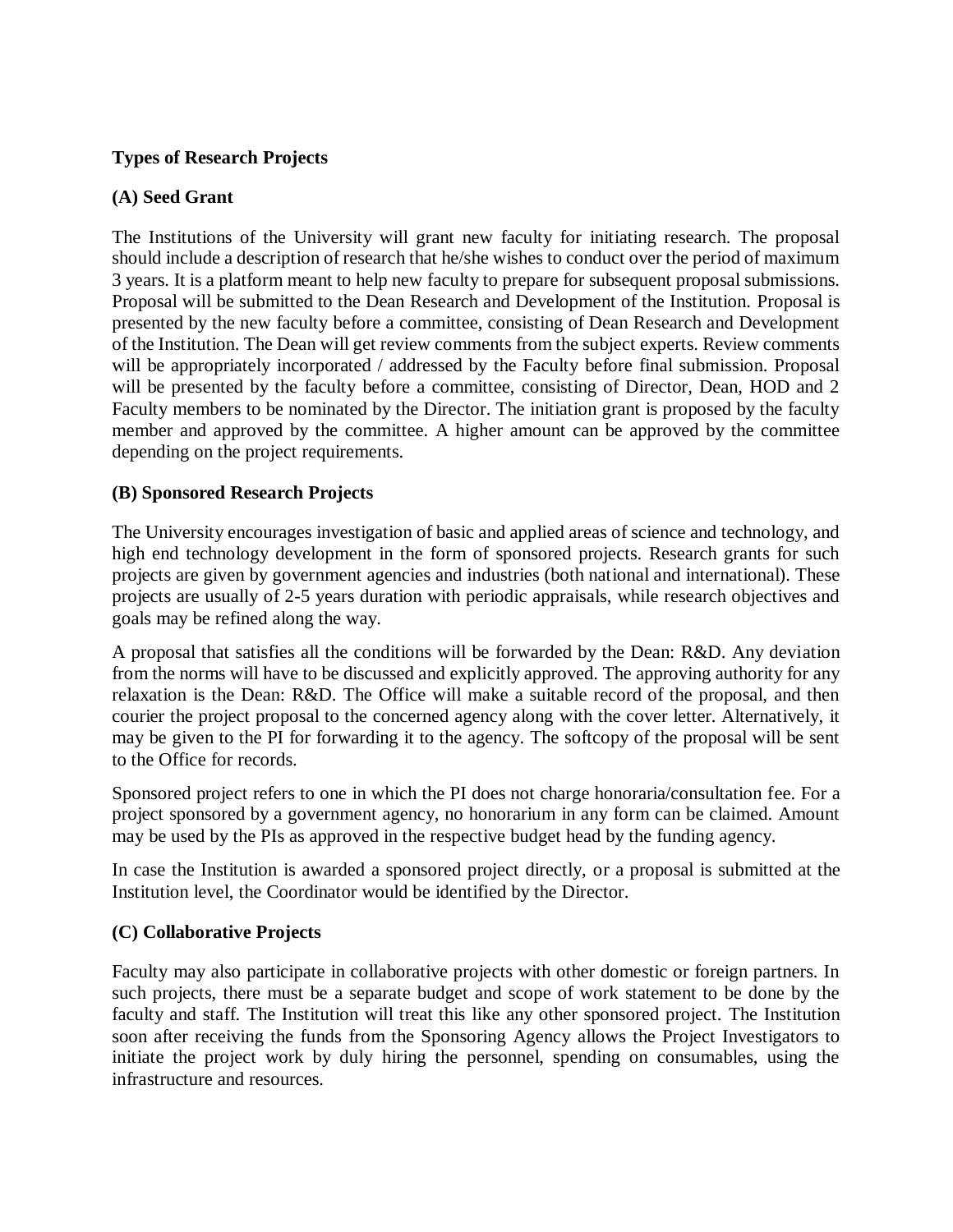These projects are headed by a Principal Investigator (PI), and may have Co-Principal Investigators (co-PIs)/administrative PI (to operate the project, in case PI is out of station) and the deliverables are the responsibility of the PIs. For each sponsored project, the entire expenditure for the operation of the project is required to be met out of funds provided by the sponsoring agency. The responsibility for operation of the project lies with the PI. While making an estimate of the funds required for a project, the following budget heads should be taken into account: Salary of Project Staff, Equipment, Consumables, Travel (domestic, international), Contingency, and Overheads.

Collaborative projects between two or more Institutions can be submitted only after the approval of respective competent authorities. The funds will be received by the host Institution of the PI and the host Institution will have the responsibility to transfer the funds to the collaborative Institutions as specified in the project proposals. If the sponsor agrees, funds can be released by the sponsor, separately to the participating Institutions of the University.

### **(D) Consultancy Projects**

The Institutions of the University have expertise in various research areas to provide knowledge and intellectual inputs which are of interest to the industry. It encourages its faculty to undertake consultancy work which is an important tool in industrial growth of the Country.

A consultancy project/task/work is one, where faculty and research staff provide knowledge and intellectual knowledge to industry (within India/outside India), primarily for their purposes. This is effectively a contract work in which all outputs belong to the sponsor. It is desirable that payments for consultancy be routed through the Institutions of the University. This means that whenever payments are done, they should come in the name of the Institution to the Registrar of the Institution. They will then do the needful for complying with statutory laws and then give the honorarium to the faculty/staff as the case may be.

The requirement originates from the industry concerned. The faculty is expected to estimate the time and cost required to accomplish the task. Proposal is then prepared by the PI. It should specifically mention breakup of funds, normally consultancy fee as the primary component. It may also have a budget for supporting manpower, equipment, travel contingency, University overheads and expenses for IPR (if need be).

All consultancy proposals must be sent to the Dean of the Institution for endorsement and approval along with the consultancy project agreement form. The Office will assign a unique internal number to the project proposal. The Institutions of the University normally require the cost of the consultancy project to be deposited by the client, in full, before the commencement of work. However, based on the needs of the client and circumstances, in exceptional cases, commencement of work may be permitted with payment to be made as per agreed upon milestones.

A MoU/agreement that satisfies all the conditions will be approved by the Institutions of the University. When MoU is clear from all angles and acceptable to both the parties, it is sent to the Registrar for approval along with the Note File (summary of MoU). After approval, the Director along with the witnesses may sign the MoU.

### **(E) Testing Projects**